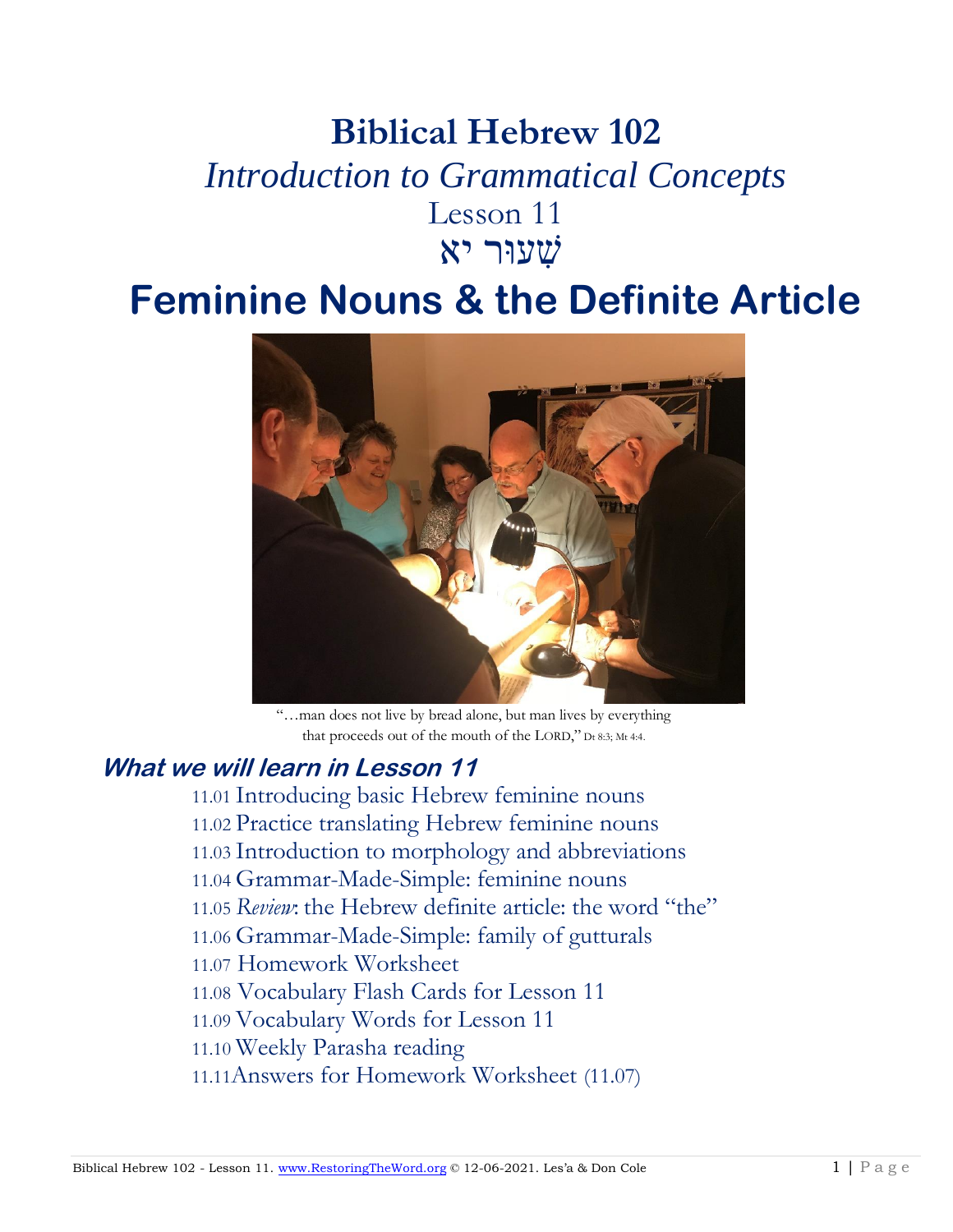# **11.01 Introducing Basic Hebrew Feminine Nouns**

Nouns are the largest class of words in most languages. They indicate a person (eg, man), place (eg, country), or thing (eg, house, animals, etc.).

**Hebrew nouns are either masculine or feminine:** 

 $\triangleright$  **Most feminine nouns end** with "kamats" + "hay" ( $\overline{\overline{P}}$ ) or "tav" ( $\overline{\overline{P}}$ ).

**Most feminine nouns are made plural** by adding "cholam vav" which is a "cholam &

"tav"  $(\overline{\mathsf{\Pi}})$  to the end of the word.

| <b>Examples of 3 Feminine Nouns</b> |                        |              |                                                              |
|-------------------------------------|------------------------|--------------|--------------------------------------------------------------|
| feminine                            | תורה                   | מִשְׁפָּחָה  | $\prod_{i=1}^{n} \mathbf{X}$ commandment, obligation or deed |
| singular                            | Torah or instruction   | family       |                                                              |
| feminine                            | הורת                   | מִשִׁפָּחוֹר | $\sum$ לצן commandments, obligations or deeds                |
| plural                              | Torahs or instructions | families     |                                                              |

# **11.02 Practice translating Hebrew feminine nouns**

Copy the English translation of the Hebrew word on the lines below. (Hint: refer to Vocabulary in box for any unfamiliar words.)

| Torah                    | תּוֹרַה | Feminine Noun Vocabulary:                                                 |
|--------------------------|---------|---------------------------------------------------------------------------|
| daughter                 |         | הוֹרָה<br>$T$ orah or instruction<br>הַוֹרֹת                              |
| land                     |         | $T$ <sub>Orahs</sub> or instructions<br>د <i>ِزن</i> اۋ⊔ر<br>$f a_{mjly}$ |
| commandment              |         | מֶשֶׁפְּחוֹת<br>$f$ amilies                                               |
| daughters                |         | $\gamma$ אָר<br>land<br>אָרְצוֹת                                          |
| family                   |         | $l$ ands<br>מָצְוָה                                                       |
| mother                   |         | commandment (obligation or deed)<br>מָצָוֹת                               |
| the daughter             |         | commandments (obligations or deeds)<br>۵ÿ<br>$\mathit{mother}$            |
| families                 |         | אָמּוֹת<br>$m \text{ of } h \text{ erg}$<br>בֵּה                          |
| lands                    |         | $_{\rm daughter}$<br>בְּנוֹת                                              |
| commandments             |         | $d\mathit{aughters}\xspace_{(irregular \, plural)}$<br>הַבֵּה             |
| mothers                  |         | the daughter<br>סוּסָה                                                    |
| Torahs (or instructions) |         | mare (female horse)<br>נֶפֶּשׁ<br>soul or person                          |
| soul                     |         |                                                                           |
| female horse (mare)      |         |                                                                           |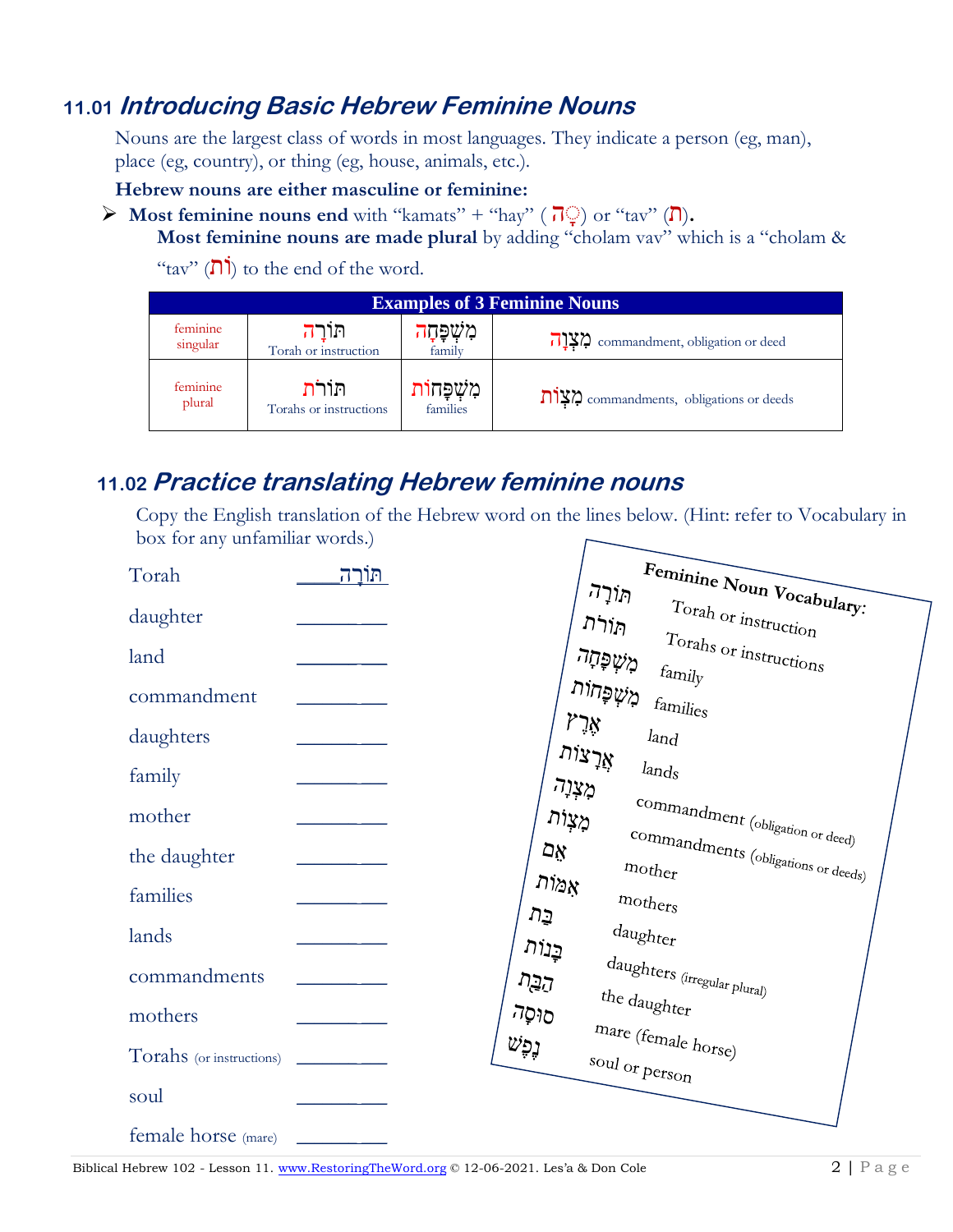# **11.03 Introduction to morphology and abbreviations -- time saver!!**

Morphology is the study of word formation; regardless of whether it a word is noun, verb, etc. For example, the morphology of ה ָורֹתּ) Torah) is: noun, feminine, singular.

**Abbreviations** for morphology helps individuals understand a particular word.

For example, the abbreviation for הוֹרָה is: N-fs ("N" tells that this word is a noun. "f" word is feminine. "s" word is singular.)

- $\triangleright$  For this lesson, we will only learn the following 5 abbreviations:
	- $N =$  **noun** (often the letter "N" will be followed by a "dash" to clarify the letters following refer to that noun. Refer to above)
	- **f = feminine**
	- **s = singular**
	- **p = plural**

**art = article** ("the": generally written with a "hay", "patach", and a "dagesh chazak":  $\Box$ ) Hebrew abbreviations are fairly uniform. Once you are familiar with these abbreviations, you will find it is easy to understand the slight variations that some study books may use.

| Write the English translation & abbreviation for the following words |                                                                   |                                   |  |
|----------------------------------------------------------------------|-------------------------------------------------------------------|-----------------------------------|--|
| Hebrew                                                               | <b>English Translation</b><br>(refer to vocabulary list on 11.02) | <b>Write Hebrew Abbreviations</b> |  |
| תּוֹרַה                                                              | Torah <sup>*</sup> or instruction                                 | N-fs (noun-feminine singular)     |  |
| תוֹרֹת                                                               | Torahs <sup>*</sup> or instructions                               | N-fp (noun-feminine plural)       |  |
| מִשְׁפָּחָה                                                          | family                                                            |                                   |  |
| מִשְׁפָּחוֹת                                                         |                                                                   |                                   |  |
| מִצְוָה                                                              | commandment, deed, or duty                                        |                                   |  |
| מִצְוֹת                                                              |                                                                   |                                   |  |
| בַּת                                                                 |                                                                   |                                   |  |
| הַבַּת                                                               |                                                                   | art; N-fs                         |  |
| בֵּנוֹת                                                              |                                                                   |                                   |  |
| נֶפֶּשׁ                                                              |                                                                   |                                   |  |
| סוּסָה                                                               | female horse or mare (Song of Songs 1:9)                          |                                   |  |

**\*** Yes, Torah is a proper noun; we will cover proper nouns in Lesson 13.

#### *Overwhelmed?*

- $\triangleright$  Do not become overwhelmed by the various aspects of each grammatical rule. We only need to be able to recognize these. Remember we are not writing the Bible.
- ➢ We will cover these rules with great repetition in the upcoming lessons.
- ➢ We will discuss reasons for vowel changes in a later lesson.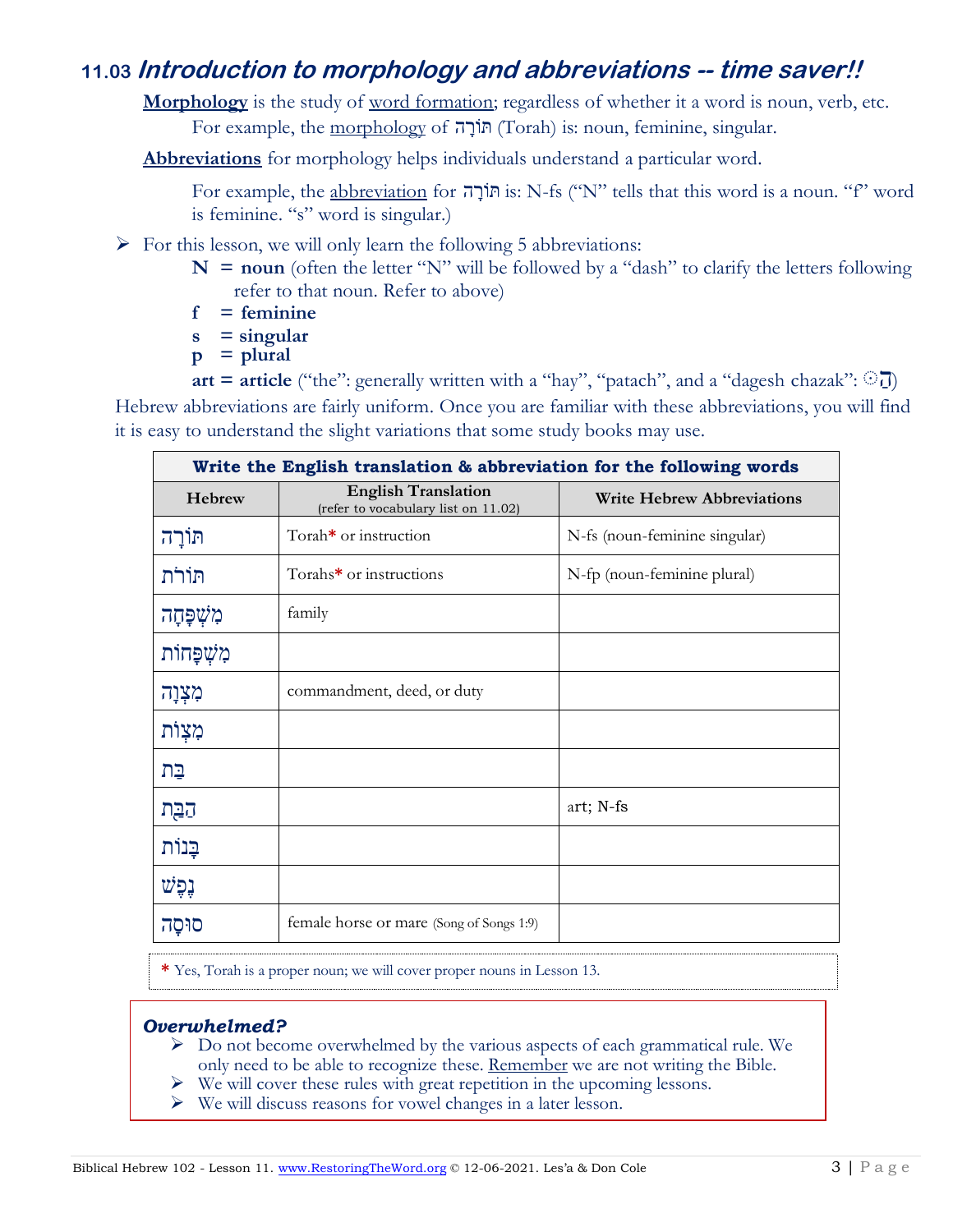# **11.04 Grammar-Made-Simple: feminine nouns**

- $\triangleright$  Feminine singular nouns generally have particular endings: "kamats" + "hay" ( $\overline{0}$ ) or "tav" (תִ)
	- $\circ$  Femining plural nouns generally are made plural by adding: "cholam vav" (or "cholam") & "tav"  $(\overline{\mathsf{N}})$  to the end of the word.

# **11.05 Review: The Hebrew definite article: the word "the"**

In both English and Hebrew, there are definite articles. In English, the definite article is the word, "the."

#### **In Hebrew, the definite article is always attached to a noun and cannot stand alone.**

- a. Articles are **generally written** with a "hay" & "patach" and have a "dagesh chazak" in next consonant:  $\odot$   $\overline{J}$ 
	- (ה ּתוֹ רָ ה) Torah the becomes) ּתוֹרָ ה) Torah o
	- (ה מ צְ וָה) commandment the becomes) מ צְ וָה) Commandment o

#### b. **The exception is** when a **definite article precedes a "guttural<sup>1</sup> ".**

 $\triangleright$  <sup>1</sup>The family of gutturals is: **7**, **y**, **n**, **n**, **x** 

When an article precedes a guttural: the vowel under the "hay" changes from a "patach" to a "kamats" ( $\overline{0}$ ) or to a "segol" ( $\overline{0}$ ). Also, the following letter does not have a "dagesh". (Why is there no "dagesh"? Because "gutturals" cannot take a "dagesh". We'll discuss "why they do not take a guttural" in a later lesson.)

- o Examples of when the article precedes a guttural:
	- $\circ$  אָרֶץ (land) becomes)  $\mathcal{V}$ הָאָרֶ (the land)
	- $\circ$   $\Box$ הָ (mother) becomes  $\Box$ הָ (the mother)
	- $\circ$  הָעֲיֹר (city) becomes)  $\mathbf{Q}$ ע (the city)

# **11.06 Grammar-Made-Simple: family of gutturals**

 $\triangleright$ <sup>1</sup> The family of gutturals is: ר, ע, ה, ה, א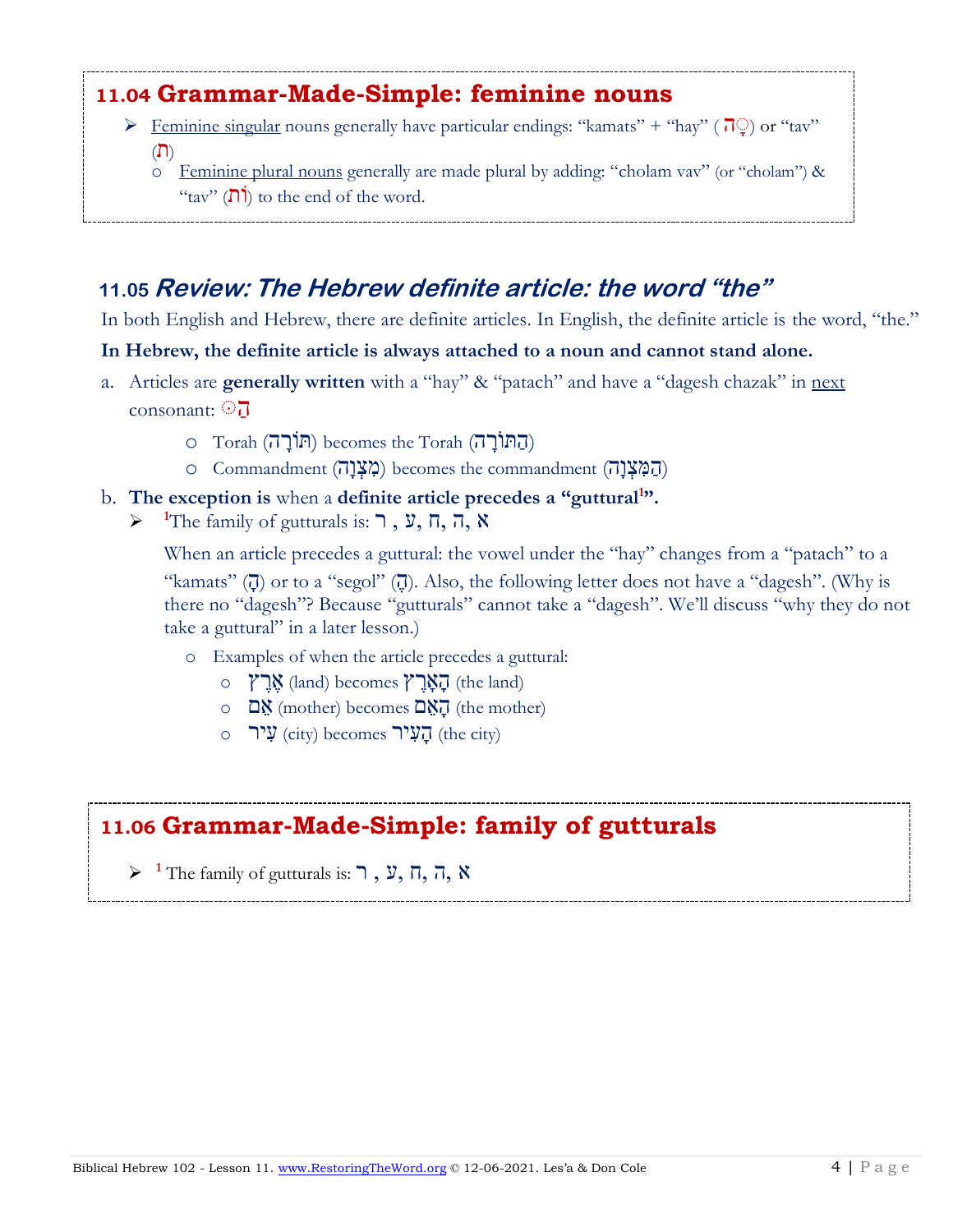# **11.07 Homework Worksheet**

| <b>Vocabulary Words:</b>  |                                           |           |                     |
|---------------------------|-------------------------------------------|-----------|---------------------|
| תּוֹרַה                   | Torah*                                    | מִצְוַה   | commandment         |
| הַתּוֹרָה                 | the Torah*                                | הַמְצְוַה | the commandment     |
| תוֹרֹת                    | Torahs $*$                                | מִצְוֹת   | commandments        |
| החורת                     | the Torahs (or the instructions) הַמְצְחֹ |           | the commandments    |
| מְשָׁפַּחַה               | family                                    | אֵם       | mother              |
| the family הַמְּשָׁפָּחָה |                                           | הַאֲם     | the mother          |
| מִשָׁפַּחוֹת              | families                                  | אָרִץ     | land                |
|                           | המְשָׁפַּחוֹת the families                | קאָרָץ    | the land            |
| בַּת                      | daughter                                  | נִפְשׁ    | soul                |
| הַבָּת                    | the daughter                              | סוּסַה    | female horse (mare) |
| בנות                      | daughters                                 |           |                     |

## **HOMEWORK WORKSHEET**

| Write the English or Hebrew translation $\&$ abbreviation for the following words                                                             |                                                                      |                                                                                 |  |
|-----------------------------------------------------------------------------------------------------------------------------------------------|----------------------------------------------------------------------|---------------------------------------------------------------------------------|--|
| <b>Write Hebrew Translation</b><br>(refer to Vocabulary List above)                                                                           | <b>Write English Translation</b><br>(refer to Vocabulary List above) | Write Hebrew Abbreviations (refer<br>to list of Abbreviations in section 11:04) |  |
| תּוֹרָה                                                                                                                                       | Torah*                                                               | N-fs (noun-feminine singular)                                                   |  |
| הַתּוֹרָה                                                                                                                                     | the Torah*                                                           | art; N-fs (article; noun-feminine<br>singular)                                  |  |
| תּוֹרֹת                                                                                                                                       | Torahs*                                                              | N-fp (noun-feminine plural)                                                     |  |
| התורת                                                                                                                                         | the Torahs <sup>*</sup> or instructions                              | art; N-fp (article; noun-feminine plural)                                       |  |
| מִשְׁפָּחָה                                                                                                                                   |                                                                      |                                                                                 |  |
| הַמְּשְׁפָּחָה                                                                                                                                |                                                                      |                                                                                 |  |
| מְשָׁפַּחוֹת                                                                                                                                  |                                                                      |                                                                                 |  |
|                                                                                                                                               | the families                                                         |                                                                                 |  |
| מִצְוָה                                                                                                                                       |                                                                      |                                                                                 |  |
| הַמְּצְוָה                                                                                                                                    | the commandment (Dt 5:31)                                            |                                                                                 |  |
|                                                                                                                                               | commandments                                                         |                                                                                 |  |
| הַמְּצִוֹת                                                                                                                                    | the commandments (Lev 27:34)                                         |                                                                                 |  |
| <b>Exceptions.</b> The following are feminine even though they do not end with either a "hay" ( $\overline{P}$ ) or "tav" ( $\overline{P}$ ): |                                                                      |                                                                                 |  |
| אָם                                                                                                                                           |                                                                      |                                                                                 |  |
| אָרָץ                                                                                                                                         |                                                                      |                                                                                 |  |
| נִפַּשׁ                                                                                                                                       | soul, person (Gen 1:20)                                              |                                                                                 |  |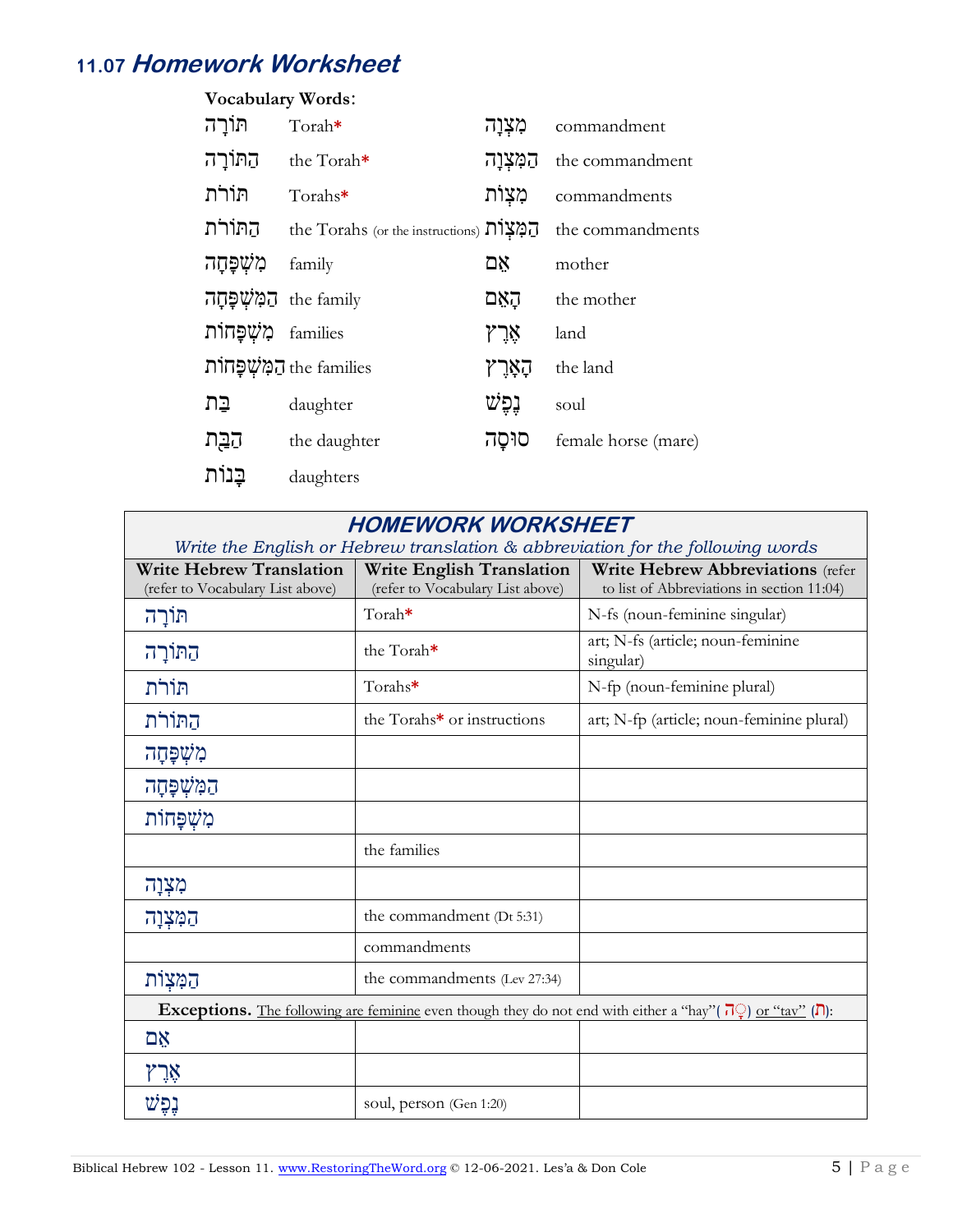### **11.08 Vocabulary Flash Cards: (click & go to[: Lesson 11: vocabulary flash cards\)](https://www.faithfulstewardship.org/wp-content/uploads/2021/12/Flash-Cards-for-Lesson-11-12-05-2021.pdf)**

It is important to begin learning these words in the lesson 11. These high frequency words appear frequently in the TaNaKh.

➢ We encourage you to review these words until they become familiar.

## **11.09 Vocabulary Words for Lesson 11**

| Please memorize the 4 key nouns in red below.<br>The nouns listed below also listed with addition of the article $\&$ the plural form. |                                       |                                             |                     |
|----------------------------------------------------------------------------------------------------------------------------------------|---------------------------------------|---------------------------------------------|---------------------|
| Hebrew                                                                                                                                 | Transliteration<br>Parsing<br>Meaning |                                             |                     |
| תּוֹרָה                                                                                                                                | Torah* or instruction                 | N-fs (noun-feminine singular)               | To-rah              |
| הַתּוֹרָה                                                                                                                              | the Torah*                            | art; N-fs (article; noun-feminine singular) | haht-to-rah         |
| תּוֹרֹת                                                                                                                                | Torahs* or instructions               | N-fp (noun-feminine plural)                 | To-rot              |
| התורת                                                                                                                                  | the Torahs* or instructions           | $art; N-fp$ (article; noun-feminine plural) | haht-to-rot         |
| מִשְׁפָּחָה                                                                                                                            | family                                | $N-fs$                                      | meesh-pah-chah      |
| הַמְּשְׁפָּחָה                                                                                                                         | the family                            | art; N-fs                                   | hahm-meesh-pah-chah |
| מִשְׁפָּחוֹת                                                                                                                           | families                              | $N$ -fp                                     | meesh-pah-chot      |
| הַמְּשְׁפָּחוֹת                                                                                                                        | the families (Jer 33:24)              | art; N-fp                                   | ham-meesh-pah-chot  |
| אָרֶ                                                                                                                                   | land (Gen 1:10)                       | $N-fs$                                      | eh-rehts            |
| הָאֲרָץ                                                                                                                                | the land (Gen 1:1)                    | art; N-fs                                   | hah-ah-rehts        |
| אֲרָצוֹת                                                                                                                               | lands                                 | $N-fp$                                      | ah-rah-tsot         |
| קאָרָצְת                                                                                                                               | the lands (Gen 26:4)                  | art; N-fp                                   | hah-ah-rah-tsot     |
| מִצְוָה                                                                                                                                | commandment (obligation or deed)      | $N-fs$                                      | meets-vah           |
| הַמְּצְוָה                                                                                                                             | the commandment (Dt 5:31)             | art; N-fs                                   | ham-meets-vah       |
| מִצְוֹת                                                                                                                                | commandments (obligations or deeds)   | $N$ -fp                                     | meets-vot           |
| הַמְּצִות                                                                                                                              | the commandments (Lev 27:34)          | art; N-fp                                   | hahm-meets-vot      |

#### **HINTS for memorizing:**

- 1. Write these words in your Hebrew vocabulary notebook.
- 2. Having a list of vocabulary words makes reviewing easy.

#### **DEFINITION: Lexicon**

A lexicon is a dictionary of a list of words for a particular language. The list includes nouns, verbs, & other parts of speech. In Biblical studies, there are lexicons for Greek, Hebrew, & Aramaic.